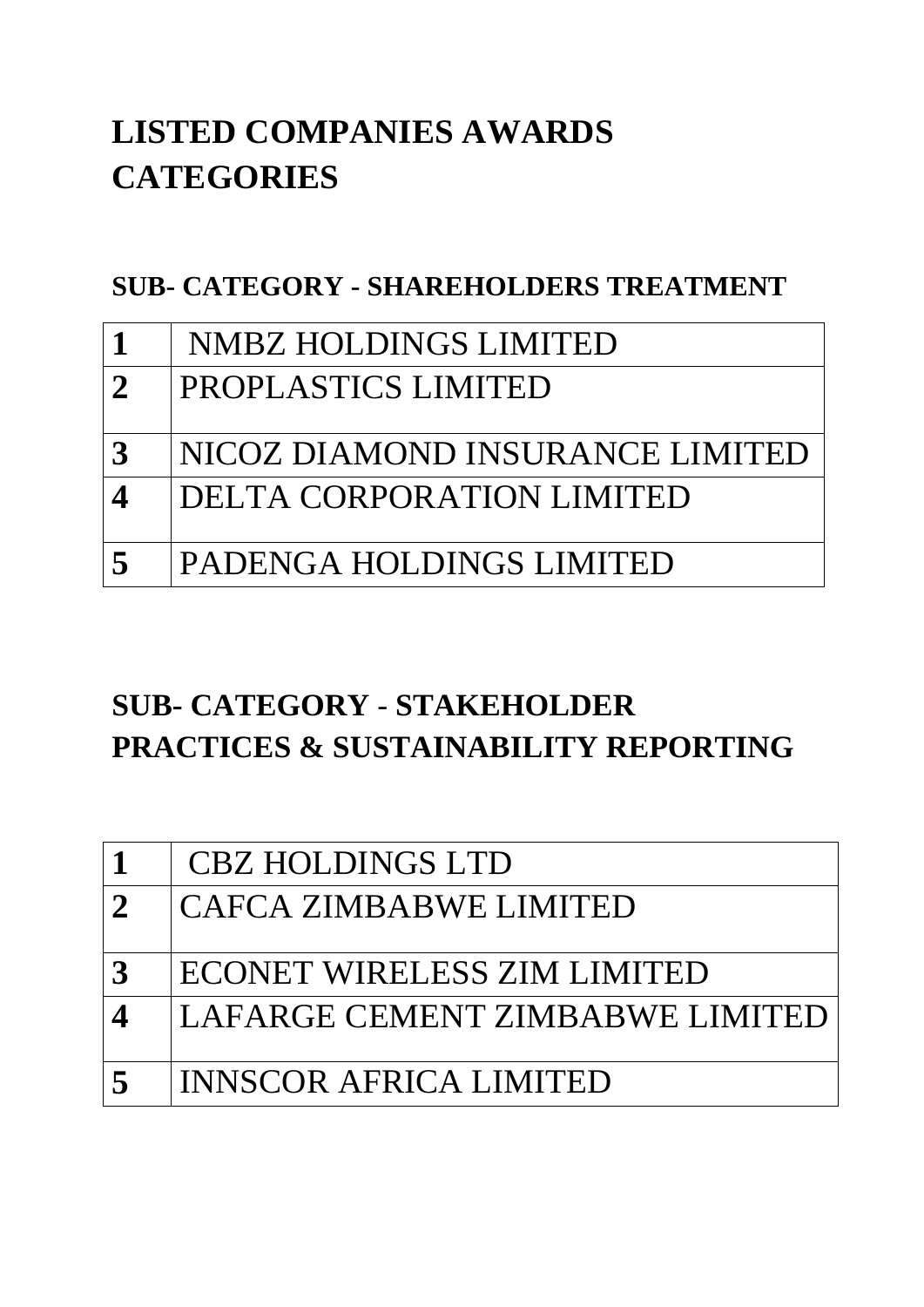# **SUB-CATEGORY - BOARD PRACTICES**

|                          | <b>HIPPO VALLEY ESTATES</b>   |
|--------------------------|-------------------------------|
| $\overline{2}$           | NAMPAK LIMITED                |
|                          |                               |
| $\mathbf{3}$             | <b>INNSCOR AFRICA LIMITED</b> |
| $\boldsymbol{\varDelta}$ | DELTA CORPORATION LIMITED     |
|                          |                               |
| $\sqrt{2}$               | RIO ZIMBABWE                  |

#### **OVERALL WINNERS**

**BEST-GOVERNED LISTED COMPANY**

|               | INNSCOR AFRICA LIMITED      |
|---------------|-----------------------------|
| $\mathcal{L}$ | <b>HIPPO VALLEY ESTATES</b> |
| 3             | <b>INAMPAK LIMITED</b>      |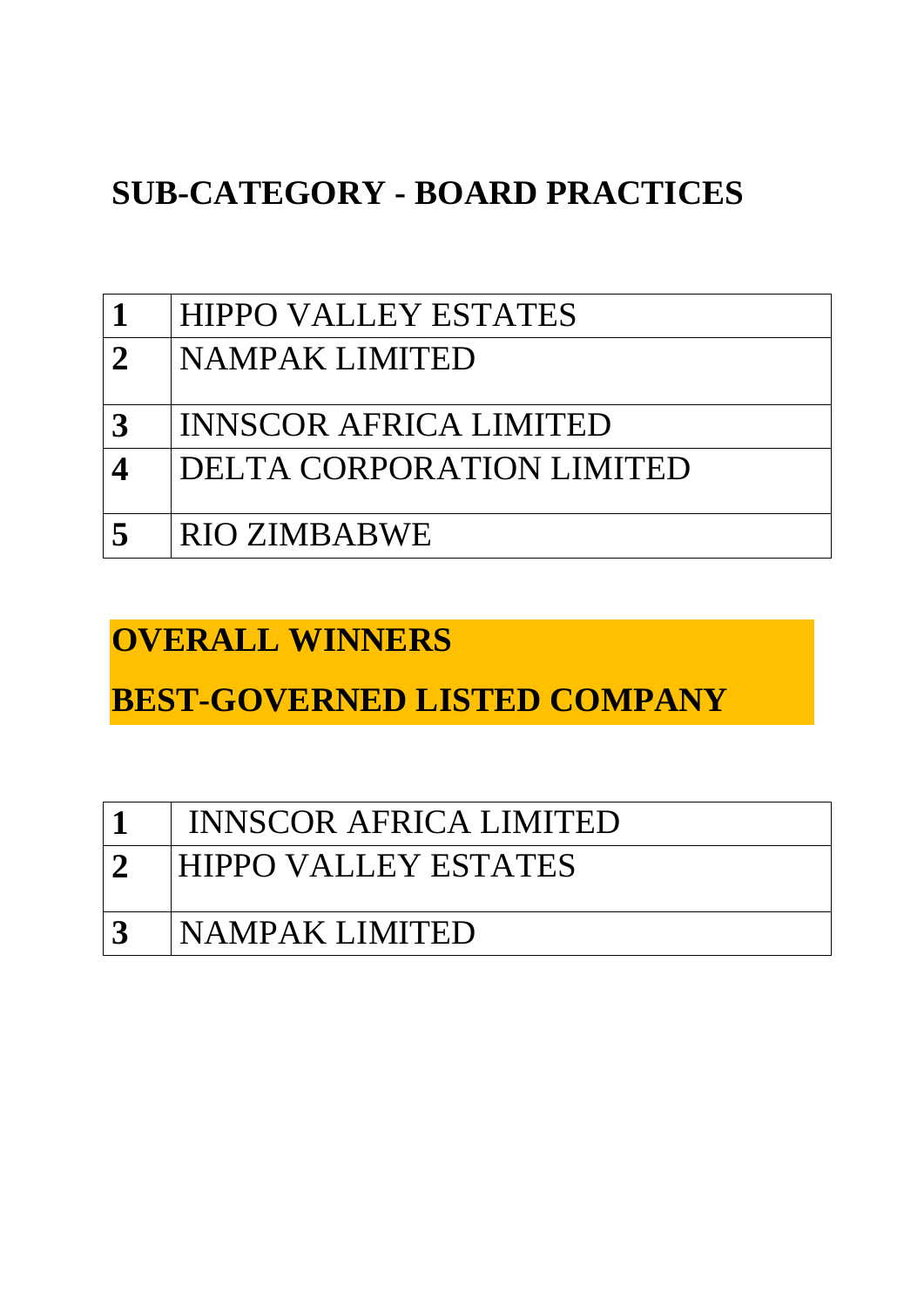# **BANKING INSTITUTIONS**

# **SUB-CATEGORY - BEST BANKING GOVERNANCE PRACTICES**

|           | <b>CBZ BANK LIMITED</b> |
|-----------|-------------------------|
|           |                         |
| $\bigcap$ | NMB BANK LIMITED        |
|           | <b>ZB BANK</b>          |
|           | FBC BANK LIMITED        |
|           | <b>CABS</b>             |

## **BEST RISK MANAGEMENT PRACTICES**

| 1 BANC ABC LIMITED |
|--------------------|
|                    |

- 2 STANBIC BANK LIMITED
- $3$  CABS
- 4 CBZ BANK LIMITED
- 5 NMB BANK LIMITED

# **OVERALL: BEST GOVERNED BANKING INSTITUTION**

- 1 CBZ BANK LIMITED
- $2$  CABS
- 3 NMB BANK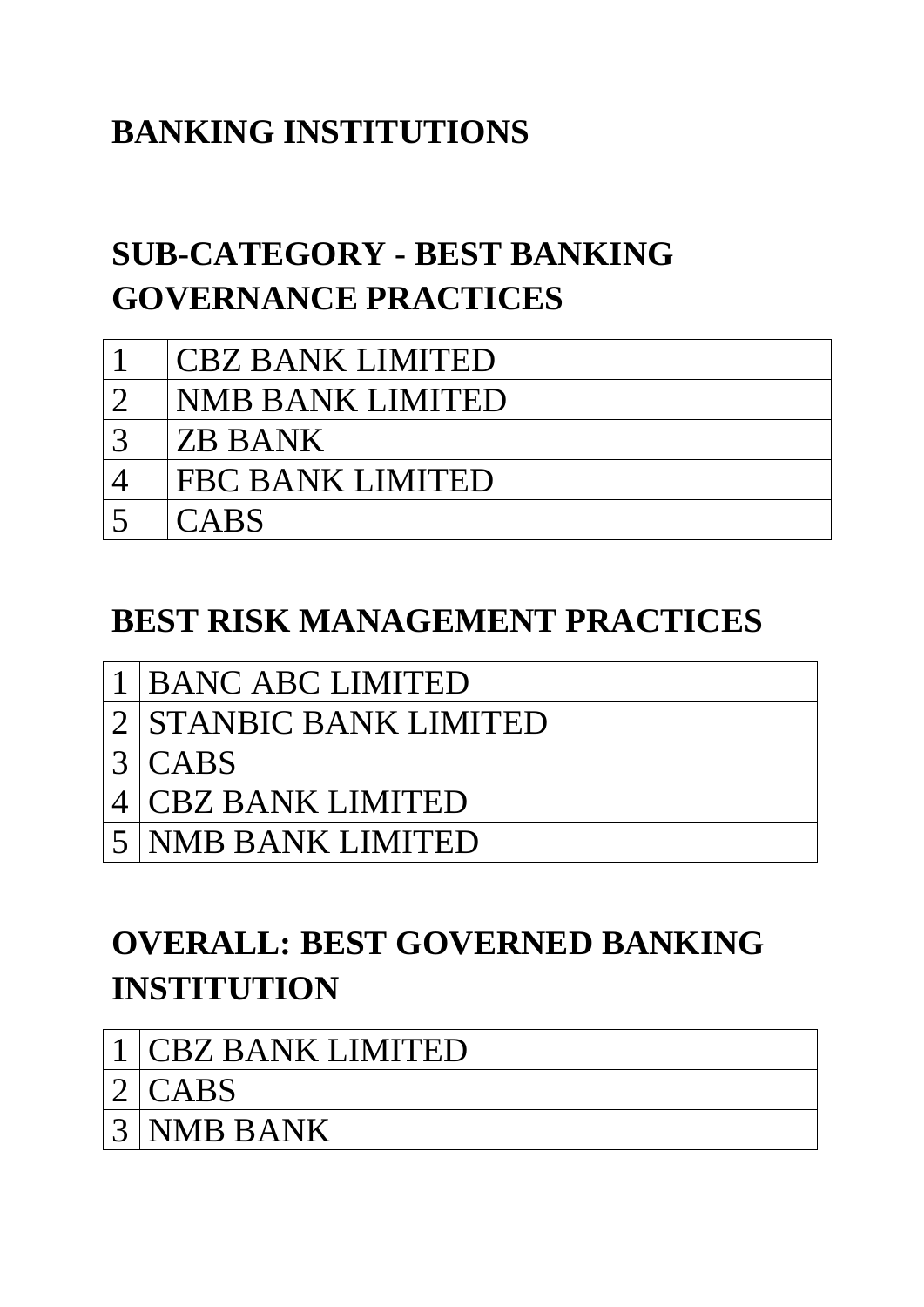# **SMALL-TO-MEDIUM ENTERPRISES**

## **MERIT AWARDS**

## 1.WORLD CLASS MOTORS

2.DESTINY TRAVEL

3.ASSET GUARD SECURITY

4.CANISTRON

5.143 COMMUNICATION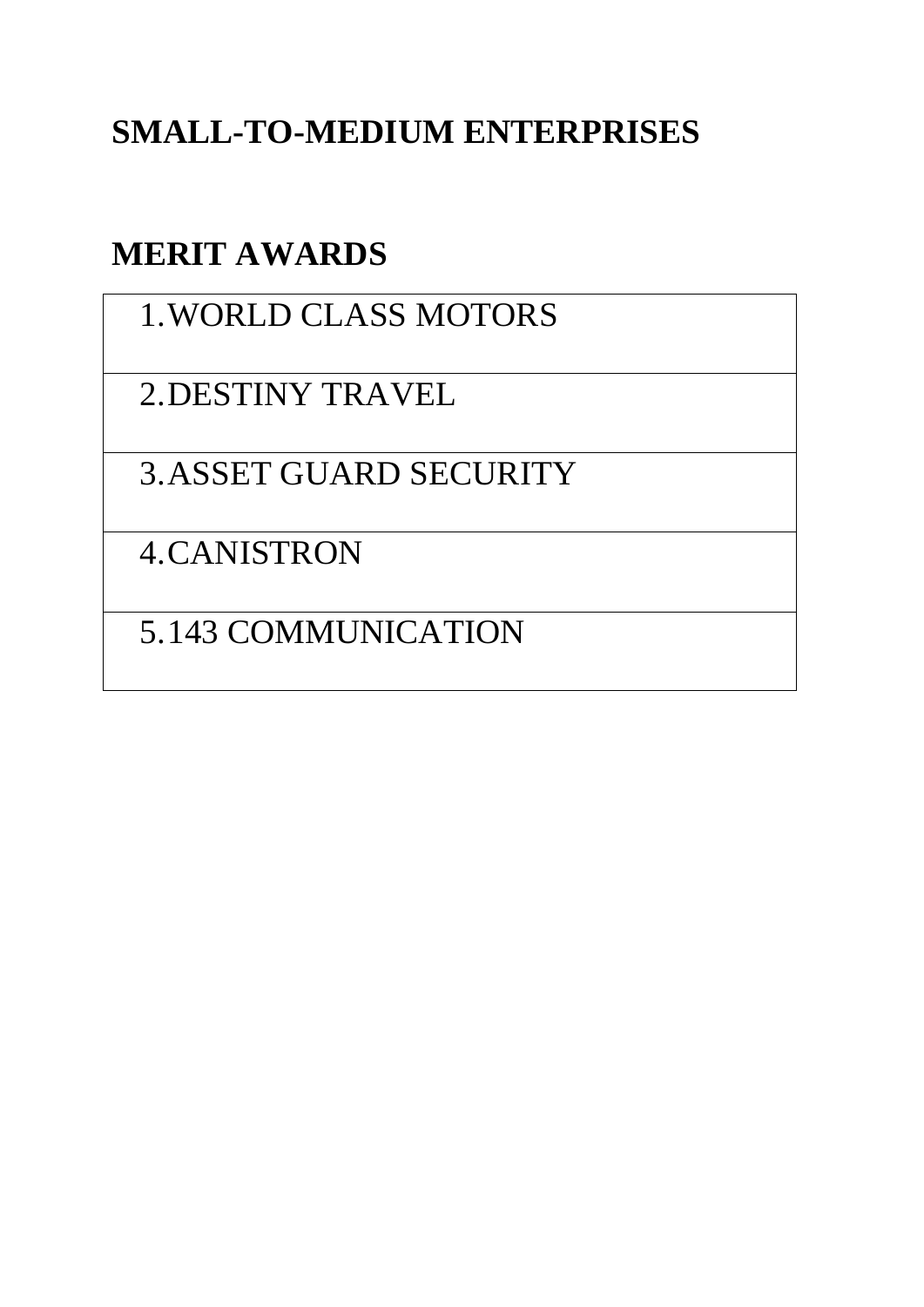## **INSURANCE COMPANIES**

# **BEST CORPORATE GOVERNANCE PRACTICES**

# 1.NICOZ DIAMOND INSURANCE LIMITED

2.CELL INSURANCE (PRIVATE) LIMITED

3.CBZ INSURANCE (PRIVATE) LIMITED